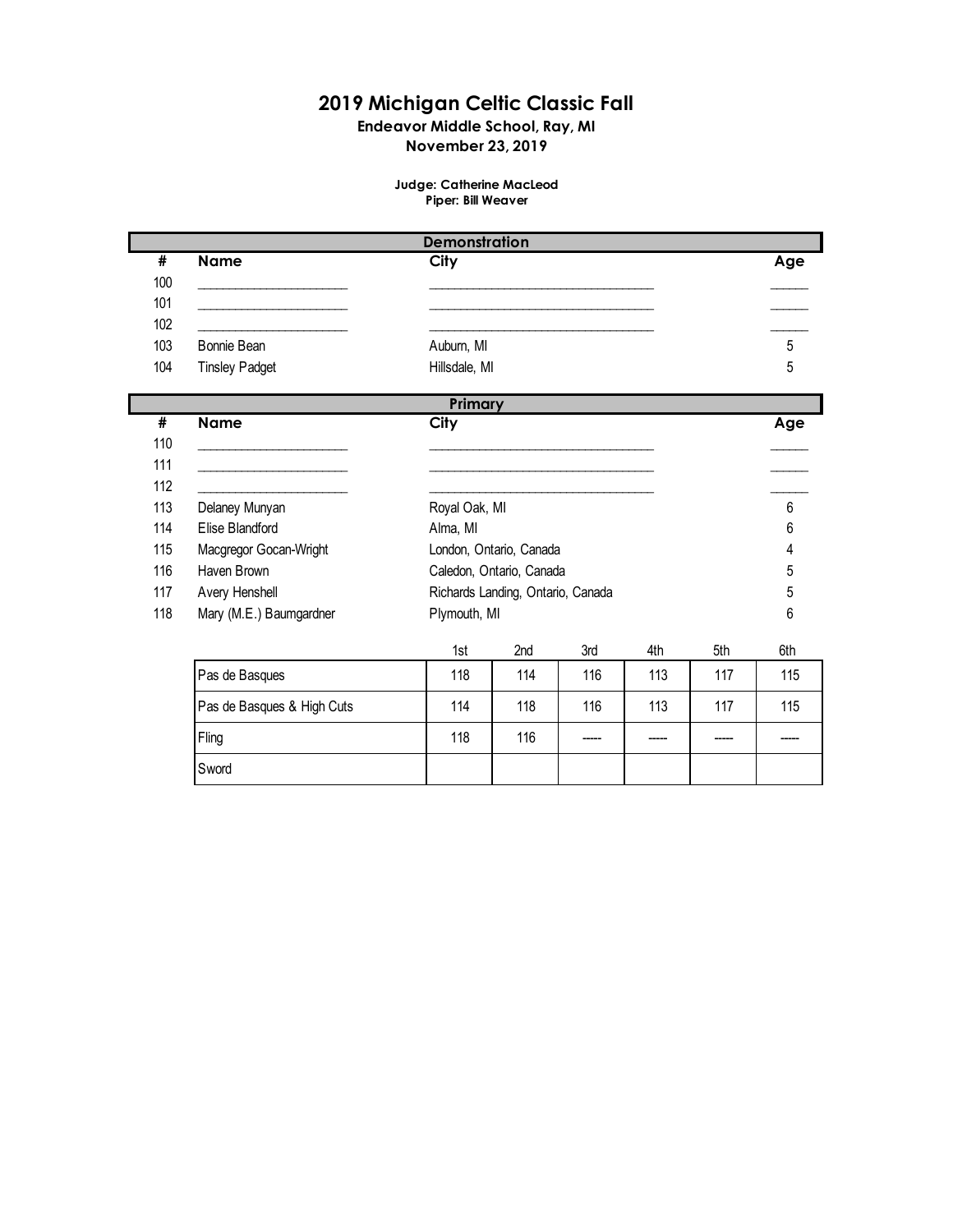|     |                  | <b>Beginner 6-7</b>               |     |
|-----|------------------|-----------------------------------|-----|
| #   | <b>Name</b>      | City                              | Age |
| 120 |                  |                                   |     |
| 121 |                  |                                   |     |
| 122 | Victoria Ferries | Bingham Farms, MI                 | 7   |
| 123 | Hannah Finks     | Haslett, MI                       |     |
| 124 | Alaina McKowen   | Alma, MI                          |     |
| 125 | Delilah Kelemen  | Hillsdale, MI                     |     |
| 126 | Marissa Estes    | Milford, MI                       |     |
| 127 | Alex Bodager     | Bay Village, OH                   |     |
| 128 | Kennedy Haney    | Howell, MI                        |     |
| 129 | Lauren Daye      | Ajax, Ontario, Canada             |     |
| 130 | Sophia DeMaagd   | Chelsea, MI                       | 6   |
| 131 | Claire Henshell  | Richards Landing, Ontario, Canada |     |

|                | 1st | 2nd | 3rd | 4th | 5th | 6th |
|----------------|-----|-----|-----|-----|-----|-----|
| Lilt           | 130 | 128 | 129 | 127 | 124 | 131 |
| Fling          | 128 | 124 | 130 | 131 | 123 | 126 |
| Sword          | 128 | 130 | 124 | 129 | 123 | 127 |
| Seann Triubhas | 128 | 130 | 129 | 127 | 125 | 124 |
| <b>TROPHY</b>  | 128 |     |     |     |     |     |

|     |                       | <b>Beginner 8-9</b> |     |     |     |     |     |
|-----|-----------------------|---------------------|-----|-----|-----|-----|-----|
| #   | <b>Name</b>           | City                |     |     |     |     |     |
| 150 |                       |                     |     |     |     |     |     |
| 151 |                       |                     |     |     |     |     |     |
| 152 |                       |                     |     |     |     |     |     |
| 153 | Addington Strychalski | Northville, MI      |     |     |     |     | 8   |
| 154 | Michaela Munyan       | Royal Oak, MI       |     |     |     |     | 8   |
| 155 | <b>Bianca Orzolek</b> | Alma, MI            |     |     |     |     | 8   |
| 157 | Katherine Ferries     | Bingham Farms, MI   |     |     |     |     | 9   |
| 158 | Anna May Ritter       | Troy, MI            |     |     |     |     | 9   |
| 159 | Elizabeth Downie      | Avon Lake, OH       |     |     |     |     | 8   |
|     |                       | 1st                 | 2nd | 3rd | 4th | 5th | 6th |
|     | Lilt                  | 159                 | 153 | 154 |     |     |     |
|     | Fling                 | 158                 | 153 | 159 | 157 |     |     |
|     | Sword                 | 159                 | 154 | 158 | 157 | 153 |     |
|     | Seann Triubhas        | 159                 | 153 | 154 |     |     |     |
|     |                       |                     |     |     |     |     |     |

|     |             | <b>Beginner 10 and Over</b> |     |
|-----|-------------|-----------------------------|-----|
|     | <b>Name</b> | $\sim$ ity                  | Age |
| 180 |             |                             |     |

*TROPHY* 159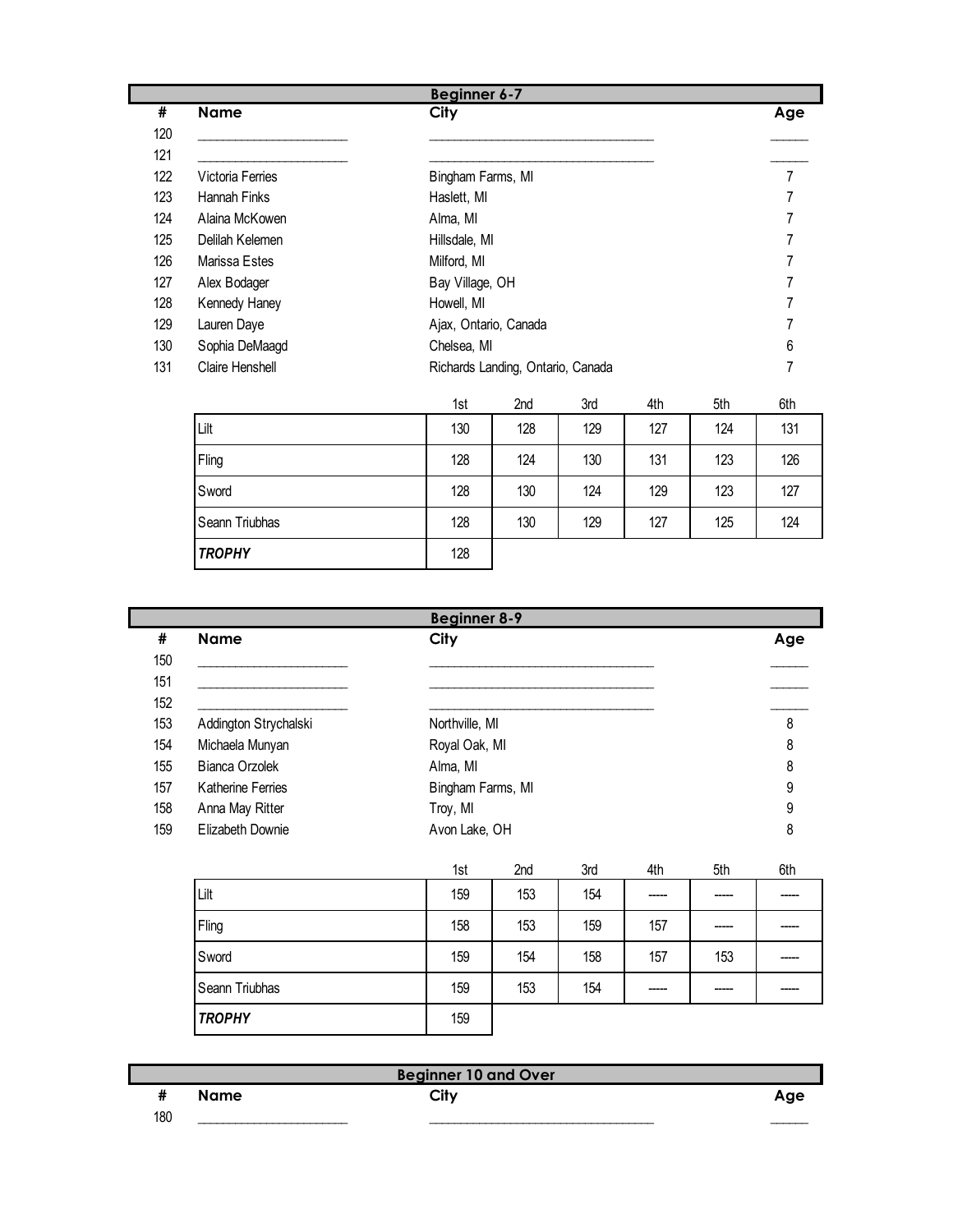| 181<br>182 |                       |                                   |         |
|------------|-----------------------|-----------------------------------|---------|
| 183        | Juliana Bishop        | Bay City, MI                      | 12      |
| 184        | Elizabeth Jacoby      | Holly, MI                         | 16      |
| 185        | Evelyn Morton         | Guelph, Ontario, Canada           | 14      |
| 186        | Raegan Bewick         | Bloomfield Hills, MI              | 10      |
| 187        | Katherine Henshell    | Richards Landing, Ontario, Canada | $\star$ |
| 188        | Camryn MacQueen Rossi | Gregory, MI                       | 12      |
| 189        | Julia Norrish         | Paris, Ontario, Canada            | 14      |
|            |                       |                                   |         |

| Lilt           | 184 | 187 | 189 | 185 | 188 | 183   |
|----------------|-----|-----|-----|-----|-----|-------|
| Fling          | 184 | 187 | 185 | 189 | 186 | 183   |
| Sword          | 184 | 187 | 189 | 183 | 186 | 185   |
| Seann Triubhas | 184 | 185 | 189 | 187 | 183 | ----- |
| <b>TROPHY</b>  | 184 |     |     |     |     |       |

|     | Novice 8-9              |                                |     |  |  |
|-----|-------------------------|--------------------------------|-----|--|--|
| #   | <b>Name</b>             | City                           | Age |  |  |
| 220 |                         |                                |     |  |  |
| 221 |                         |                                |     |  |  |
| 222 |                         |                                |     |  |  |
| 223 | Vivian Blandford        | Alma, MI                       | 9   |  |  |
| 224 | Abbie Tripp             | Draper, UT                     | 9   |  |  |
| 225 | Jaelynn Padget          | Hillsdale, MI                  | 9   |  |  |
| 226 | Meghan Daye             | Ajax, Ontario, Canada          | 8   |  |  |
| 227 | Lillian Short           | Orangeville, Ontario, Canada   | 8   |  |  |
| 228 | Cassandra Maciag        | Brampton, Ontario, Canada      | 8   |  |  |
| 229 | Quinn Dunny             | Brighton, MI                   | 9   |  |  |
| 230 | <b>Ainsley McConkie</b> | St. Louis, MI                  | 9   |  |  |
| 231 | <b>Suzanne Morrison</b> | Brights Grove, Ontario, Canada |     |  |  |
| 232 | <b>Emily Mervich</b>    | Shelby Township, MI            | 8   |  |  |

|                | 1st | 2nd | 3rd | 4th | 5th | 6th |
|----------------|-----|-----|-----|-----|-----|-----|
| Lilt           | 228 | 227 | 223 | 232 | 229 | 226 |
| Fling          | 227 | 232 | 228 | 229 | 226 | 224 |
| Sword          | 227 | 228 | 223 | 229 | 225 | 226 |
| Seann Triubhas | 227 | 229 | 228 | 232 | 226 | 224 |
| <b>TROPHY</b>  | 227 |     |     |     |     |     |

| <b>Novice 10 and Over</b> |                  |            |     |  |
|---------------------------|------------------|------------|-----|--|
|                           | <b>Name</b>      | City       | Age |  |
| 240                       |                  |            |     |  |
| 241                       |                  |            |     |  |
| 242                       | Alexandra Poosch | Oxford, MI | 15  |  |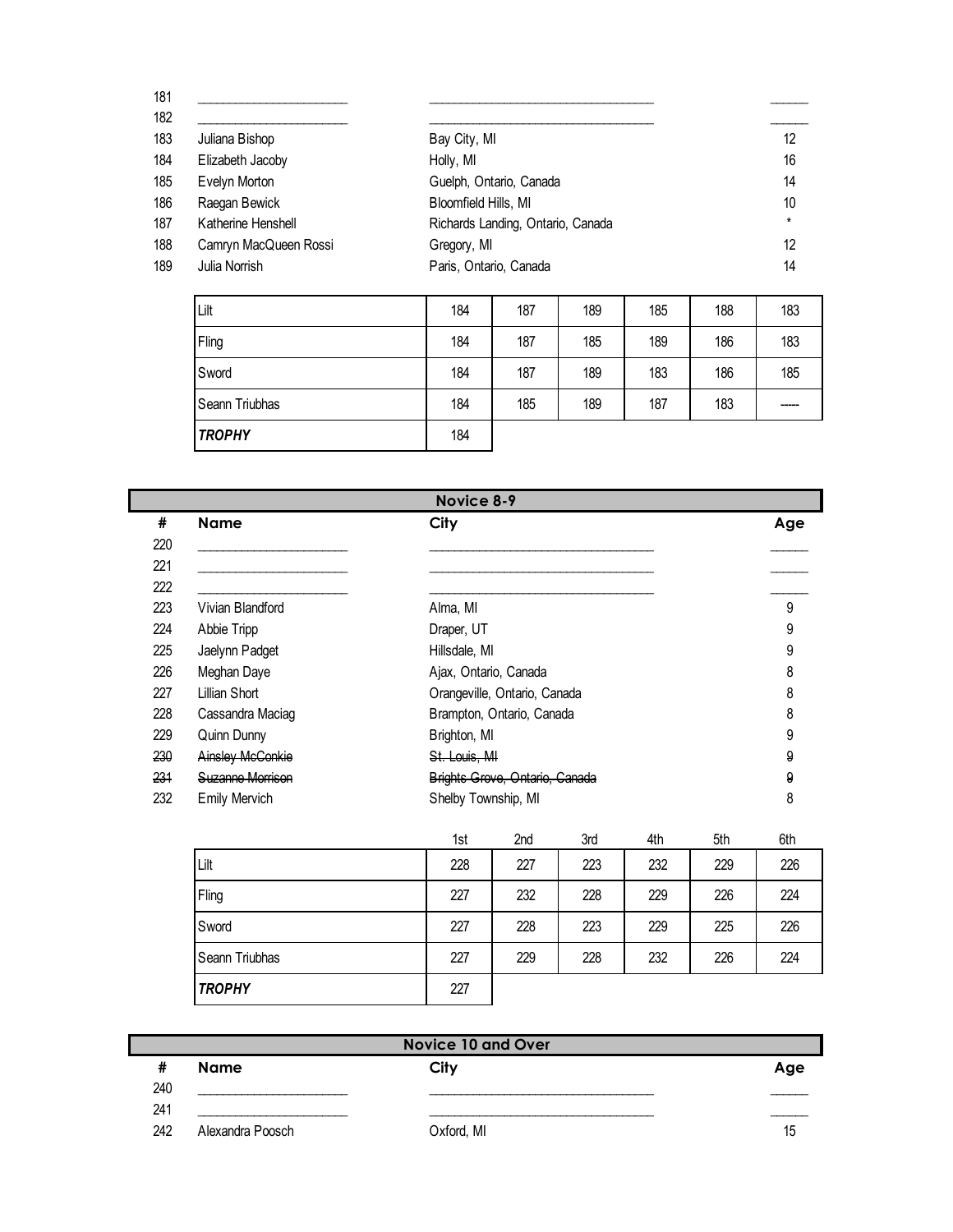243 Logann O'Dell **Saginaw, MI** 10

244 Jessi Kittel **Ann Arbor**, MI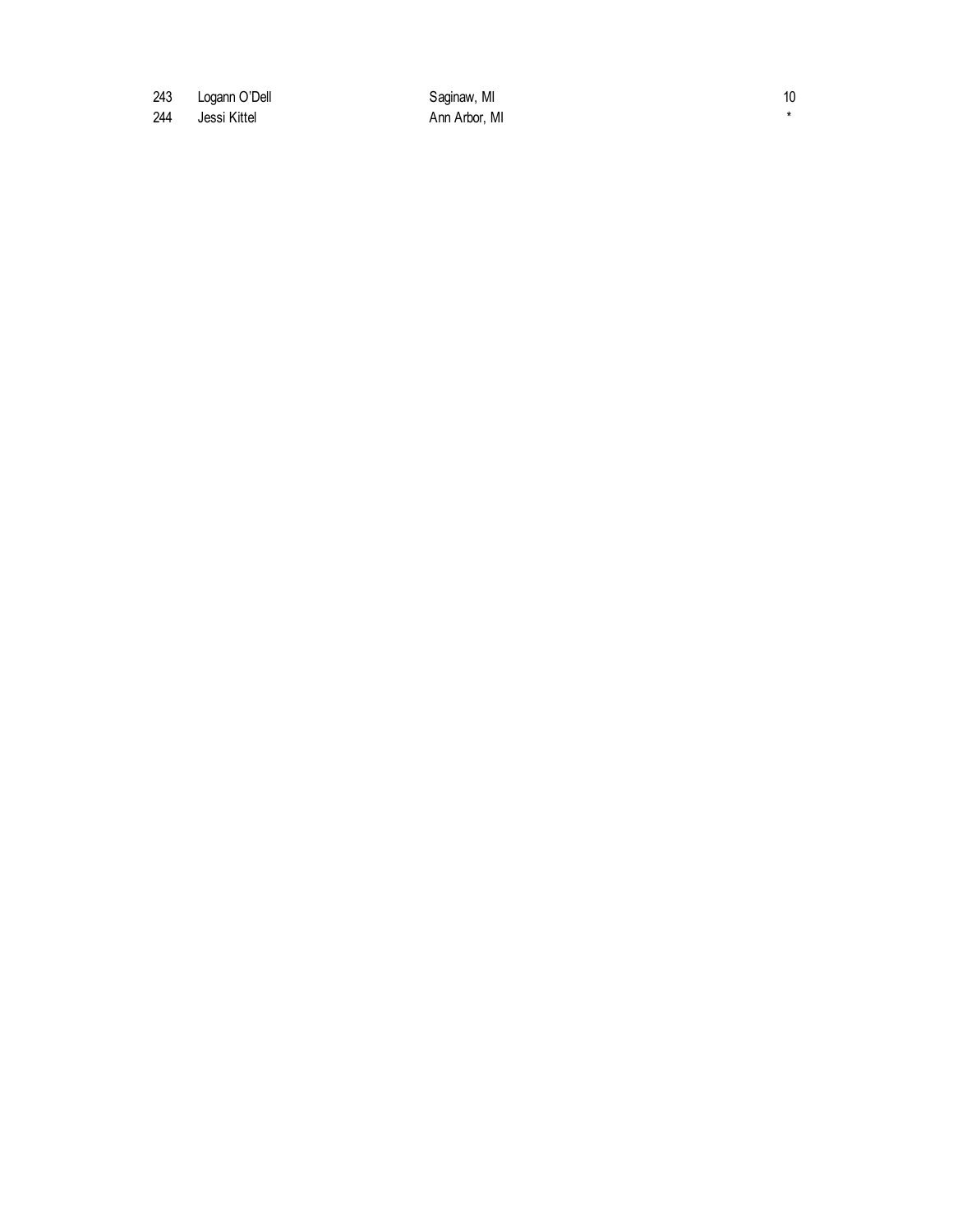| 245 | Cara Fratepietro        | Delaware, Ontario, Canada  | 10 |
|-----|-------------------------|----------------------------|----|
| 246 | Sara Blue               | Brantford, Ontario, Canada | 13 |
| 247 | Catarina MacQueen Rossi | Gregory, MI                | 10 |
| 248 | Rowan Burkel            | Chelsea. MI                | 10 |
| 249 | Rose Johnson            | Burton, MI                 | 13 |
| 250 | Caitlin Crowley         | Brantford, Ontario, Canada |    |

|                | 1st | 2nd | 3rd | 4th | 5th | 6th |
|----------------|-----|-----|-----|-----|-----|-----|
| Lilt           | 245 | 247 | 248 | 246 | 243 | 250 |
| Fling          | 244 | 248 | 247 | 249 | 242 | 246 |
| Sword          | 247 | 246 | 248 | 242 | 250 | 244 |
| Seann Triubhas | 245 | 246 | 244 | 250 | 249 | 248 |
| <b>TROPHY</b>  | 247 |     |     |     |     |     |

|     |                    | <b>Intermediate</b>          |                 |
|-----|--------------------|------------------------------|-----------------|
| #   | <b>Name</b>        | City                         | Age             |
| 310 |                    |                              |                 |
| 311 |                    |                              |                 |
| 312 |                    |                              |                 |
| 313 | Charlotte McCarthy | Stouffville, Ontario, Canada | 10 <sup>°</sup> |
| 314 | Denali Pomerville  | Haslett, MI                  | 13              |
| 315 | Sophie Tripp       | Draper, UT                   | 11              |
| 316 | Charity Kelemen    | Hillsdale, MI                | 17              |
| 317 | Rita Staskiewicz   | Belmont, MI                  | 11              |
| 318 | Miranda Brandon    | Hillsdale, MI                | 15              |
| 319 | Silvia Dix         | Birmingham, MI               | 14              |
| 320 | Keira Prong        | London, Ontario, Canada      | 10              |
| 321 | Isabella Murphy    | Chelsea, MI                  | 13              |
| 322 | Sofi Matsson       | Sarnia, Ontario, Canada      | 12              |
| 323 | Theresa Parker     | Romeo, MI                    | 9               |

|                | 1st | 2nd | 3rd | 4th | 5th | 6th |
|----------------|-----|-----|-----|-----|-----|-----|
| Flora          | 320 | 323 | 313 | 322 | 319 | 316 |
| Laddie         | 320 | 319 | 313 | 323 | 322 | 316 |
| Fling          | 320 | 313 | 322 | 315 | 323 | 314 |
| Seann Triubhas | 313 | 320 | 322 | 323 | 321 | 314 |
| <b>TROPHY</b>  | 320 |     |     |     |     |     |

| <b>Most Promising Intermediate</b> | 313, Charlotte McCarthy, Stouffville, Ontario, Canada |
|------------------------------------|-------------------------------------------------------|
|------------------------------------|-------------------------------------------------------|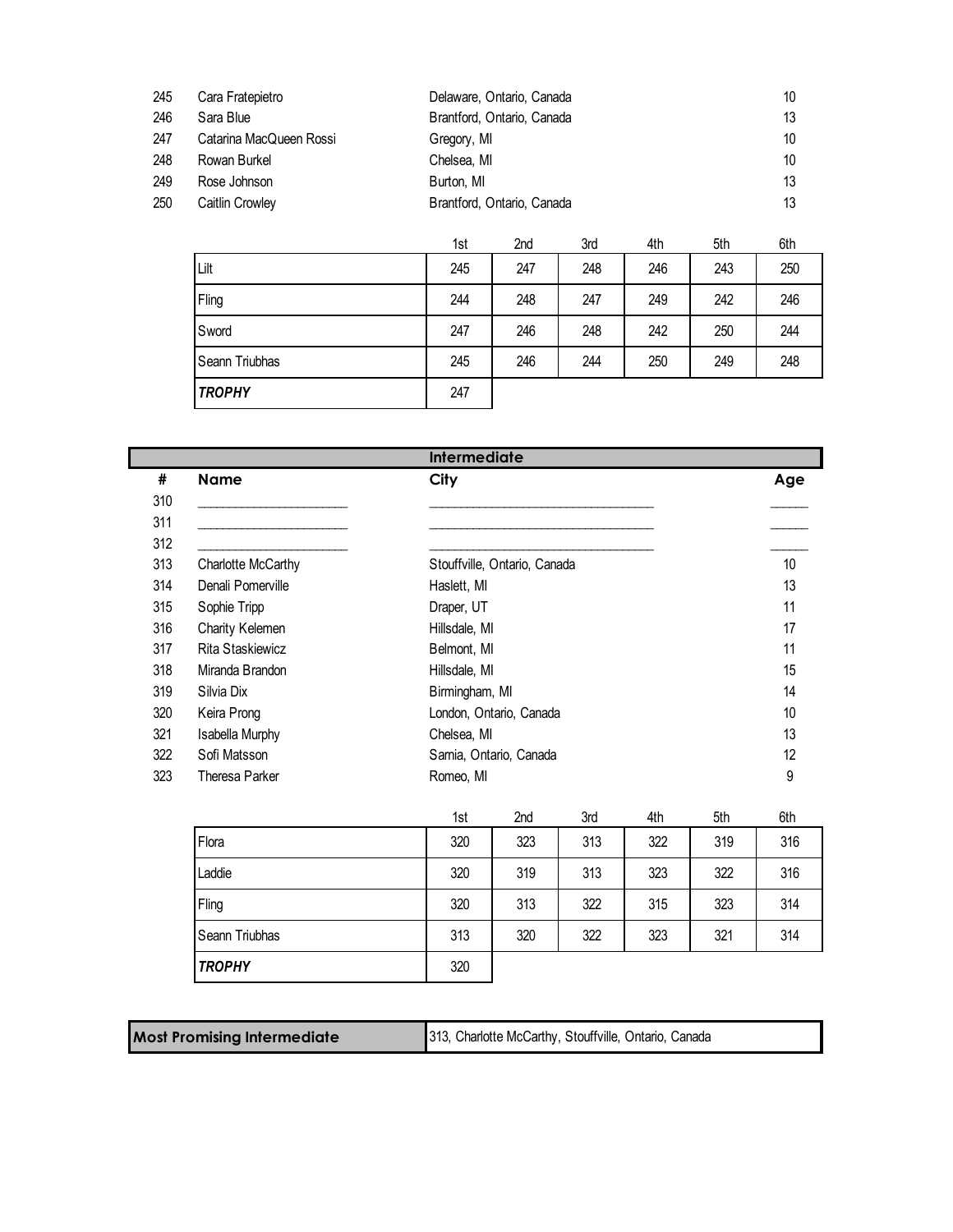|     | <b>Premier 11 and Under</b> |                              |     |  |  |  |
|-----|-----------------------------|------------------------------|-----|--|--|--|
| #   | <b>Name</b>                 | City                         | Age |  |  |  |
| 400 |                             |                              |     |  |  |  |
| 401 |                             |                              |     |  |  |  |
| 402 |                             |                              |     |  |  |  |
| 403 | Nysha Ghelani               | Haslett, MI                  | 11  |  |  |  |
| 404 | Rochelle Lefebvre           | Sarnia, Ontario, Canada      | 10  |  |  |  |
| 405 | Evelyn Kemler               | Dansville, MI                | 10  |  |  |  |
| 406 | Aisla Gocan-Wright          | London, Ontario, Canada      | 8   |  |  |  |
| 407 | Maizie Short                | Orangeville, Ontario, Canada | 11  |  |  |  |
| 408 | Claire VanSteenkiste        | Ray, MI                      | 11  |  |  |  |
| 409 | Nora Vozar                  | Ithaca, MI                   | 9   |  |  |  |
| 410 | Alyssa Redmann              | Milford, MI                  | 11  |  |  |  |
| 411 | Abigail Brown               | St. Louis, MI                | 9   |  |  |  |

|                | 1st | 2nd | 3rd | 4th | 5th | 6th |
|----------------|-----|-----|-----|-----|-----|-----|
| Flora          | 406 | 404 | 411 | 407 | 405 | 408 |
| Laddie         | 406 | 405 | 411 | 407 | 408 | 404 |
| Fling          | 406 | 405 | 408 | 404 | 411 | 407 |
| Seann Triubhas | 406 | 405 | 408 | 411 | 407 | 404 |
| <b>TROPHY</b>  | 406 |     |     |     |     |     |

|     | <b>Premier 15 and Under</b> |                            |     |  |  |  |
|-----|-----------------------------|----------------------------|-----|--|--|--|
| #   | <b>Name</b>                 | City                       | Age |  |  |  |
| 420 |                             |                            |     |  |  |  |
| 421 |                             |                            |     |  |  |  |
| 422 |                             |                            |     |  |  |  |
| 423 | Noel Nelson                 | Adrian, MI                 | 14  |  |  |  |
| 424 | Abigail McCollum            | Deerton, MI                | 14  |  |  |  |
| 425 | Gillean Grace Lobeck        | Saint Clair, MI            | 14  |  |  |  |
| 426 | Ariel Brandon               | Hillsdale, MI              | 13  |  |  |  |
| 427 | Cayla Barr-Colby            | Shelby Township, MI        | 13  |  |  |  |
| 428 | Kaitlyn Daye                | Ajax, Ontario, Canada      | 14  |  |  |  |
| 429 | Quinn Goldie                | Grand Blanc, MI            | 12  |  |  |  |
| 430 | Elizabeth Faglie            | Rochester Hills, MI        | 12  |  |  |  |
| 431 | Isabella Haffner            | Sterling Heights, MI       | 13  |  |  |  |
| 432 | Magdalene Callender         | Lansing, MI                | 13  |  |  |  |
| 433 | Katharine Carnagie          | Woodstock, Ontario, Canada | 12  |  |  |  |

|                | 1st | 2nd | 3rd | 4th | 5th | 6th       |
|----------------|-----|-----|-----|-----|-----|-----------|
| Flora          | 433 | 430 | 423 | 427 | 429 | 424       |
| Laddie         | 430 | 424 | 433 | 427 | 429 | 425       |
| Fling          | 458 | 460 | 462 | 459 | 454 | 457       |
| Seann Triubhas | 730 | 433 | 423 | 427 | 429 | 431 / 424 |
| <b>TROPHY</b>  | 430 |     |     |     |     |           |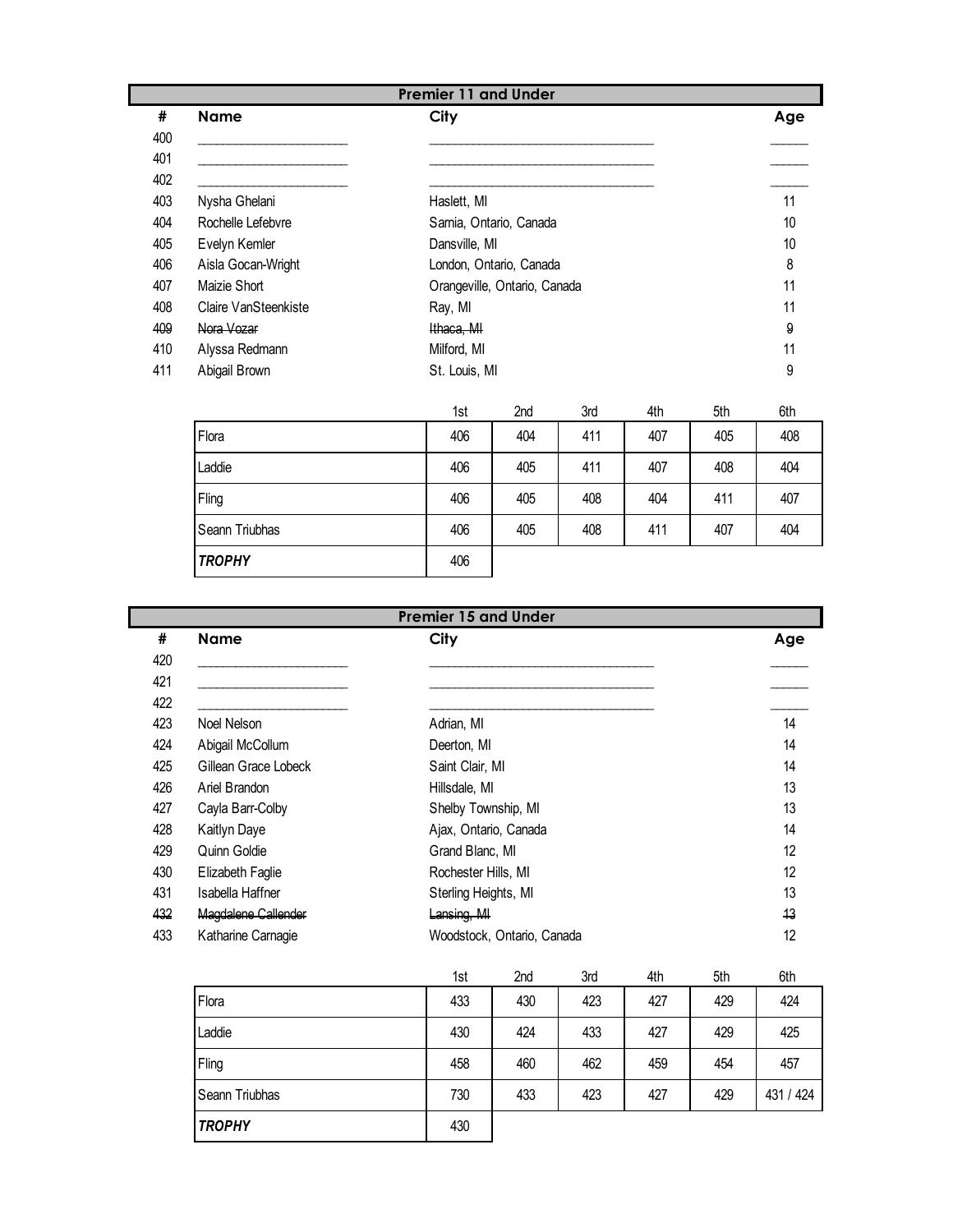| #   | <b>Name</b>     | City                 |                        |     |     |     | Age             |
|-----|-----------------|----------------------|------------------------|-----|-----|-----|-----------------|
| 450 |                 |                      |                        |     |     |     |                 |
| 451 |                 |                      |                        |     |     |     |                 |
| 452 |                 |                      |                        |     |     |     |                 |
| 453 | Lindsey Clarke  | Pittsford, MI        |                        |     |     |     | 17              |
| 454 | Morgan McMaster |                      | Paris, Ontario, Canada |     |     |     | 17              |
| 455 | Edith Gillespie | Columbia Station, OH |                        |     |     |     | 16              |
| 456 | Lexi Strand     | Rochester, MI        |                        |     |     |     | 18              |
| 457 | Kimberly Taylor | Dunedin, FL          |                        |     |     |     | 16              |
| 458 | Cameron Goldie  | Grand Blanc, MI      |                        |     |     |     | 18              |
| 459 | Adeline Byrne   | Novi, MI             |                        |     |     |     | 16              |
| 460 | McKenna Lindsay | Chesterfield, MI     |                        |     |     |     | 17              |
| 461 | Brenna Kilby    | Frankenmuth, MI      |                        |     |     |     | $\overline{17}$ |
| 462 | Màiri Clow      | Shelby Township, MI  |                        |     |     |     | $\star$         |
|     |                 | 1st                  | 2nd                    | 3rd | 4th | 5th | 6th             |
|     | Flora           | 460                  | 458                    | 462 | 459 | 454 | 453             |
|     | Laddie          | 460                  | 459                    | 457 | 454 | 462 | 458             |
|     | Fling           | 458                  | 460                    | 462 | 459 | 454 | 457             |
|     | Seann Triubhas  | 458                  | 460                    | 462 | 459 | 454 | 457             |
|     | <b>TROPHY</b>   | 460                  |                        |     |     |     |                 |

| <b>Paulina McMaster Memorial</b> | 406, Aisla Gocan-Wright, London, Ontario, Canada |
|----------------------------------|--------------------------------------------------|
| <b>Dancer of the Day</b>         |                                                  |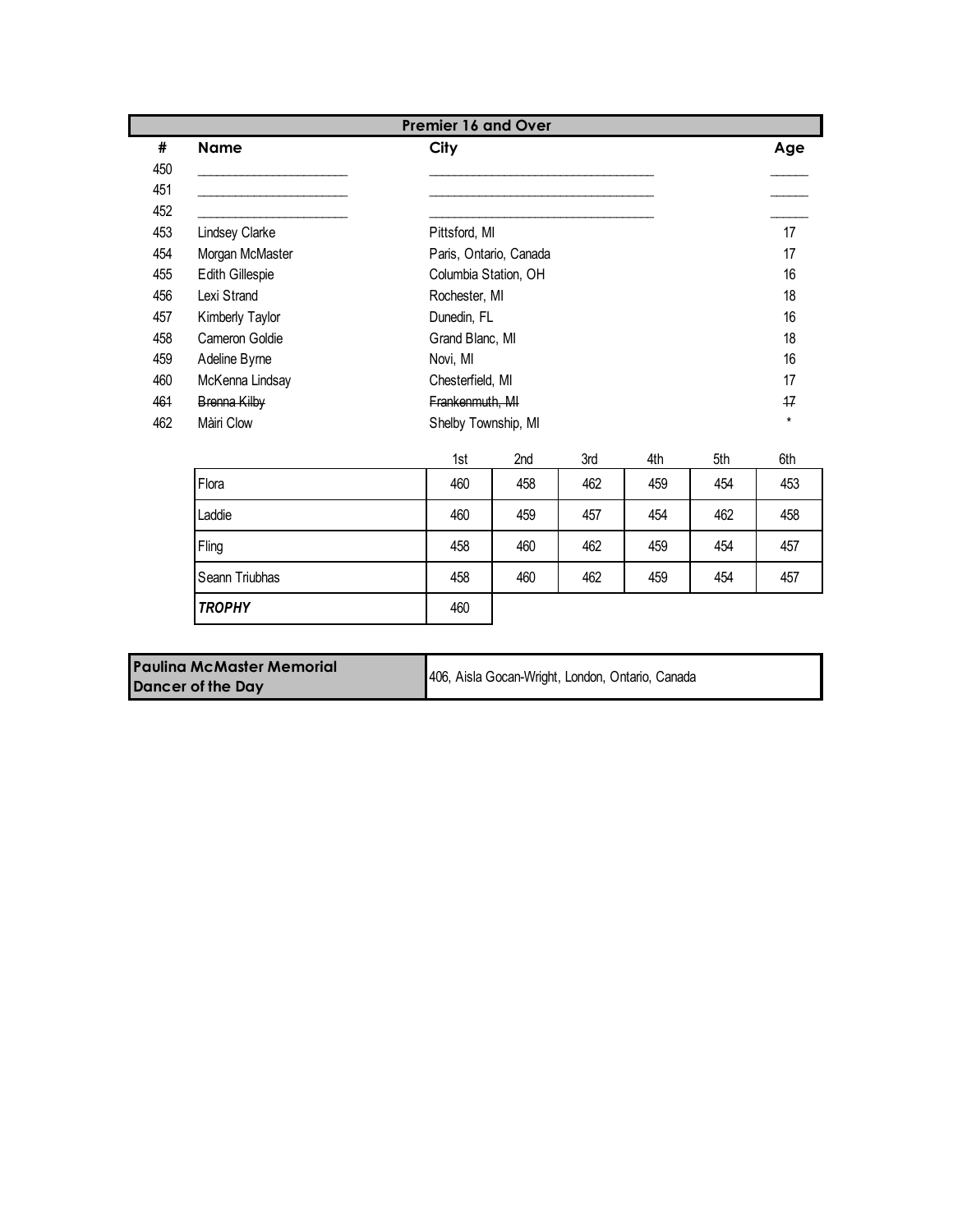| <b>Premier Solo Choreography</b> |                  |                       |     |  |  |
|----------------------------------|------------------|-----------------------|-----|--|--|
|                                  | Name             | <b>Dance Name</b>     | Age |  |  |
| 500                              | Jamieson MacNeil | The Wild Galway Races |     |  |  |
| 501                              | Rosalyn Agapito  | Electric Daisy        | 15  |  |  |